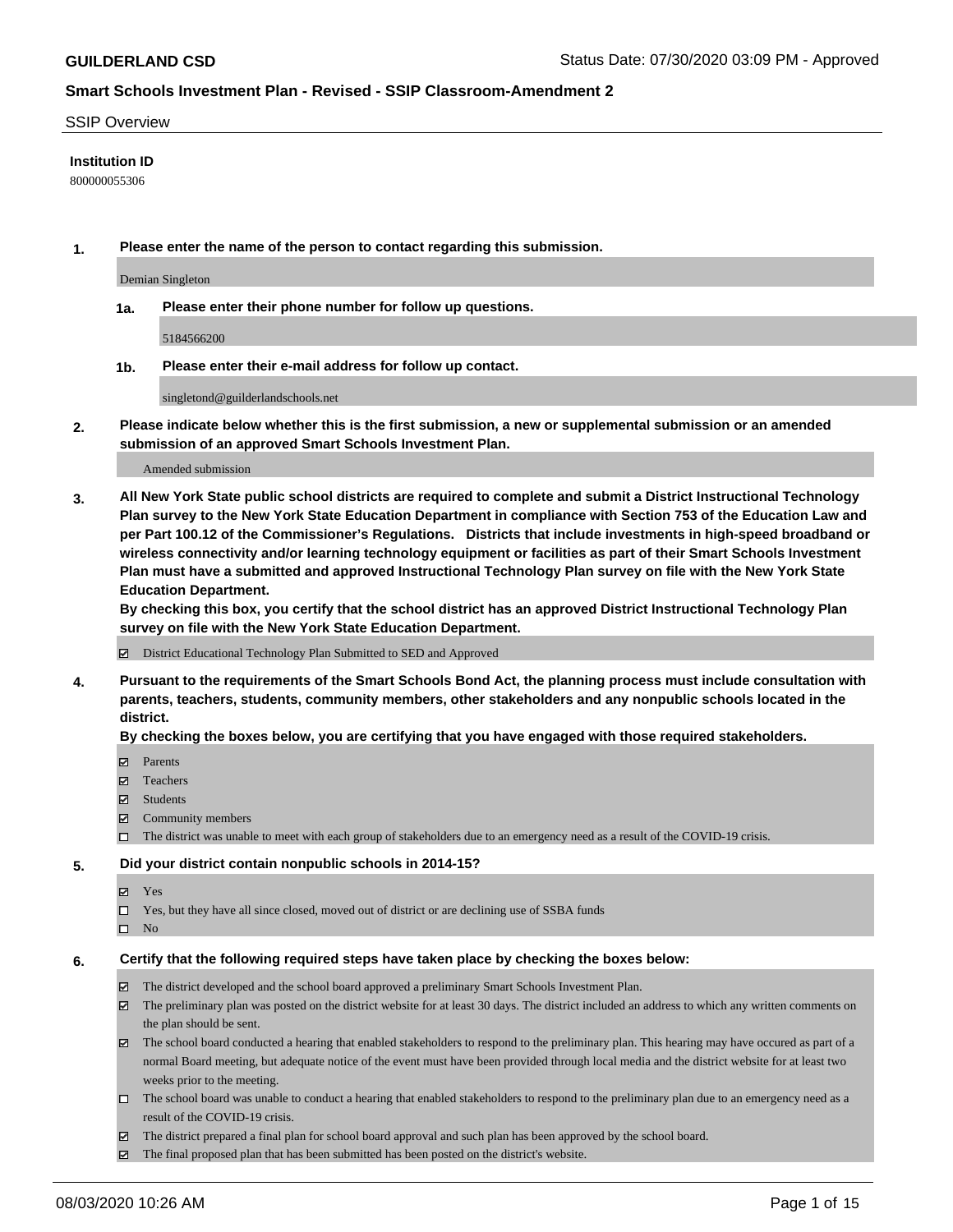SSIP Overview

**6a. Please upload the proposed Smart Schools Investment Plan (SSIP) that was posted on the district's website, along with any supporting materials. Note that this should be different than your recently submitted Educational Technology Survey. The Final SSIP, as approved by the School Board, should also be posted on the website and remain there during the course of the projects contained therein.**

GCSDSSIPFinalDraft\_2.pdf

**6b. Enter the webpage address where the final Smart Schools Investment Plan is posted. The Plan should remain posted for the life of the included projects.**

https://www.guilderlandschools.org/?s=smart+schools

**7. Please enter an estimate of the total number of students and staff that will benefit from this Smart Schools Investment Plan based on the cumulative projects submitted to date.**

4,980

**8. An LEA/School District may partner with one or more other LEA/School Districts to form a consortium to pool Smart Schools Bond Act funds for a project that meets all other Smart School Bond Act requirements. Each school district participating in the consortium will need to file an approved Smart Schools Investment Plan for the project and submit a signed Memorandum of Understanding that sets forth the details of the consortium including the roles of each respective district.**

 $\Box$  The district plans to participate in a consortium to partner with other school district(s) to implement a Smart Schools project.

## **9. Please enter the name and 6-digit SED Code for each LEA/School District participating in the Consortium.**

| <b>Partner LEA/District</b> | ISED BEDS Code |
|-----------------------------|----------------|
| (No Response)               | (No Response)  |

## **10. Please upload a signed Memorandum of Understanding with all of the participating Consortium partners.**

(No Response)

**11. Your district's Smart Schools Bond Act Allocation is:**

\$2,096,732

#### **12. Final 2014-15 BEDS Enrollment to calculate Nonpublic Sharing Requirement**

|            | Public Enrollment | Nonpublic Enrollment | Total Enrollment | l Nonpublic Percentage |
|------------|-------------------|----------------------|------------------|------------------------|
| Enrollment | 1,909             | 100<br>122           | 5.031.00         | 2.42                   |

**13. This table compares each category budget total, as entered in that category's page, to the total expenditures listed in the category's expenditure table. Any discrepancies between the two must be resolved before submission.**

|                                          | Sub-Allocations | <b>Expenditure Totals</b> | Difference |
|------------------------------------------|-----------------|---------------------------|------------|
| <b>School Connectivity</b>               | 0.00            | 0.00                      | 0.00       |
| Connectivity Projects for<br>Communities | 0.00            | 0.00                      | 0.00       |
| Classroom Technology                     | 211,005.50      | 211,005.50                | 0.00       |
| Pre-Kindergarten Classrooms              | 0.00            | 0.00                      | 0.00       |
| Replace Transportable<br>Classrooms      | 0.00            | 0.00                      | 0.00       |
| <b>High-Tech Security Features</b>       | 0.00            | 0.00                      | 0.00       |
| Nonpublic Loan                           | 0.00            | 0.00                      | 0.00       |
| Totals:                                  |                 |                           |            |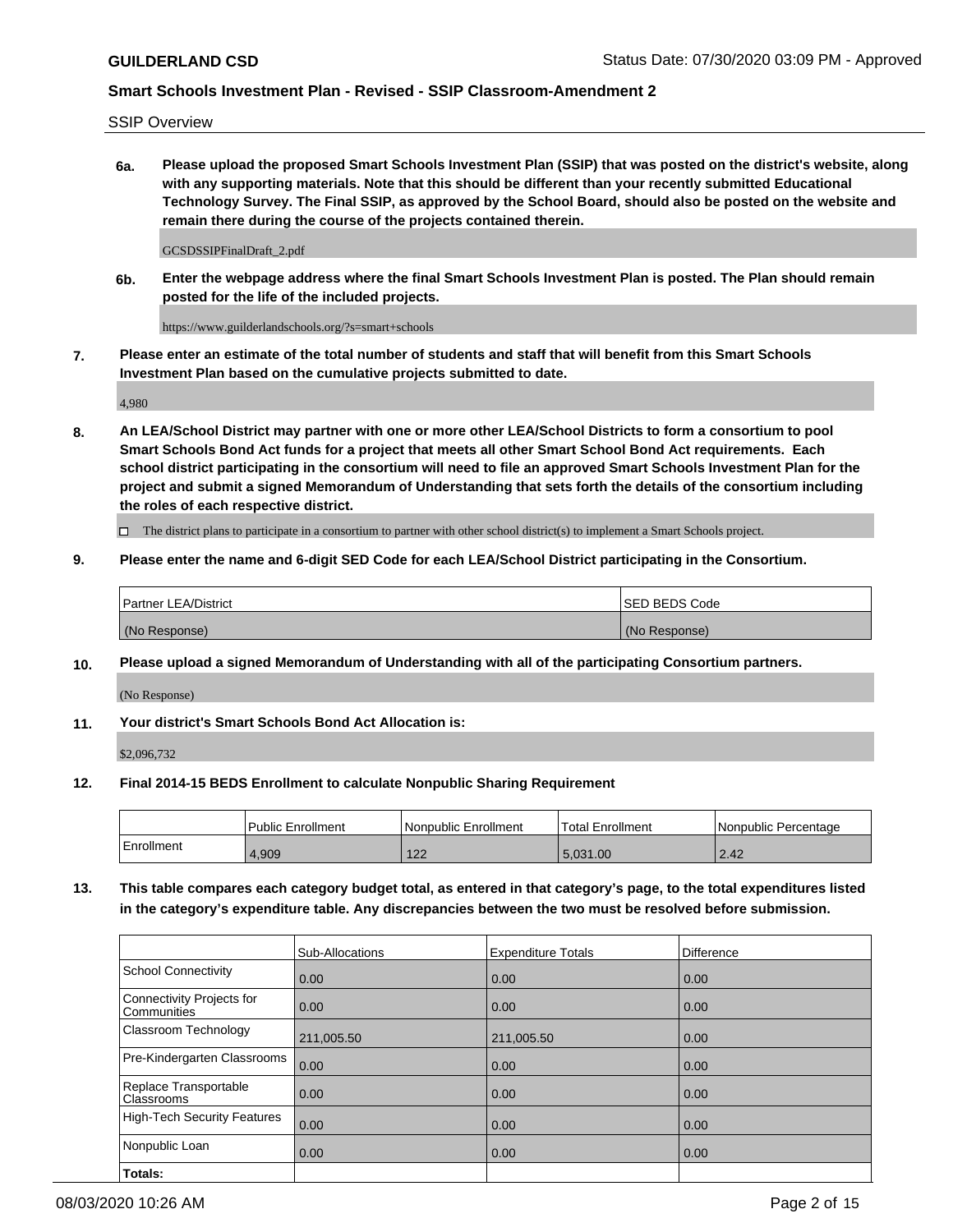SSIP Overview

| <b>Sub-Allocations</b> | Expenditure Totals | <b>Difference</b> |
|------------------------|--------------------|-------------------|
| 211,006                | 211,006            | 0                 |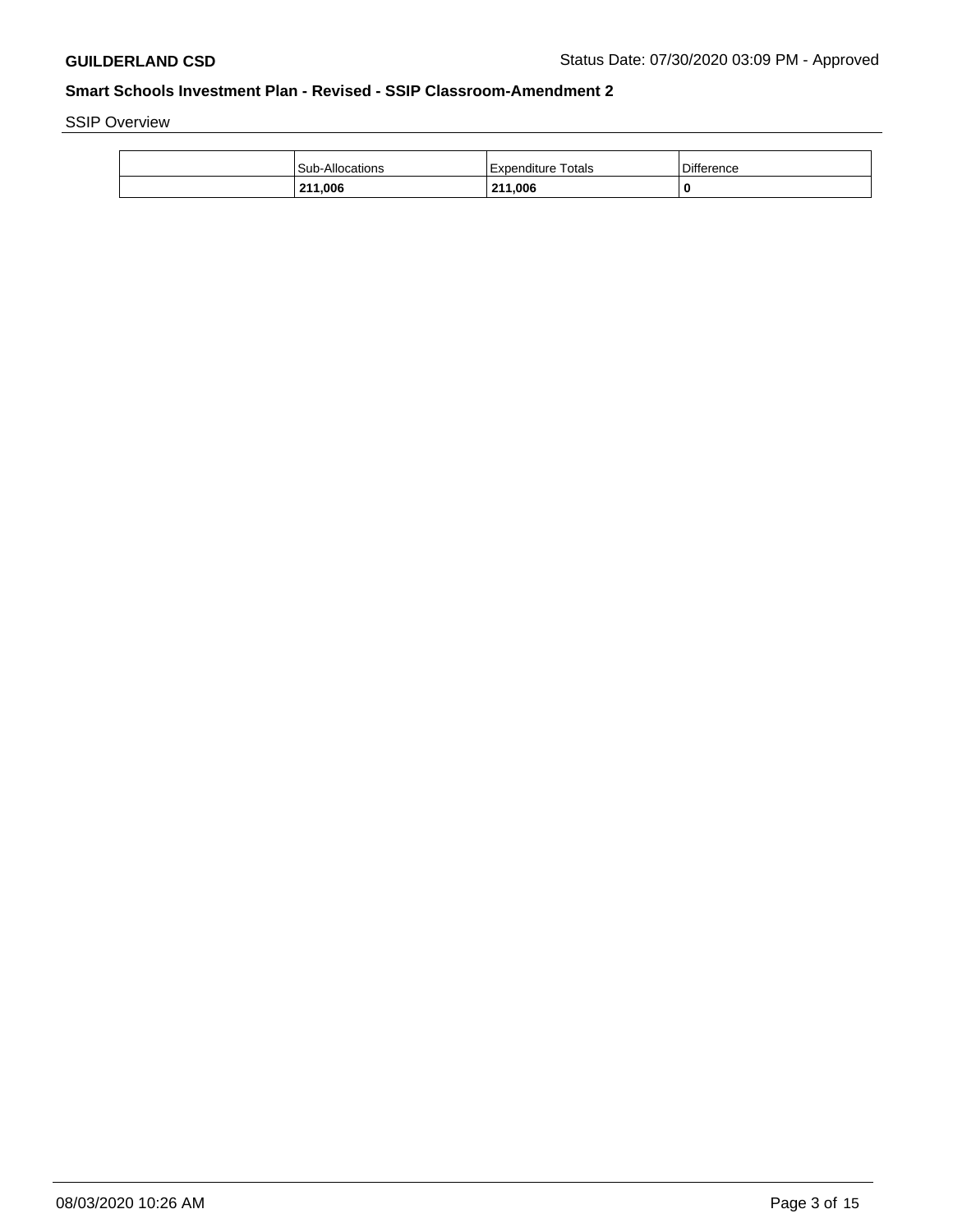School Connectivity

- **1. In order for students and faculty to receive the maximum benefit from the technology made available under the Smart Schools Bond Act, their school buildings must possess sufficient connectivity infrastructure to ensure that devices can be used during the school day. Smart Schools Investment Plans must demonstrate that:**
	- **• sufficient infrastructure that meets the Federal Communications Commission's 100 Mbps per 1,000 students standard currently exists in the buildings where new devices will be deployed, or**
	- **• is a planned use of a portion of Smart Schools Bond Act funds, or**
	- **• is under development through another funding source.**

**Smart Schools Bond Act funds used for technology infrastructure or classroom technology investments must increase the number of school buildings that meet or exceed the minimum speed standard of 100 Mbps per 1,000 students and staff within 12 months. This standard may be met on either a contracted 24/7 firm service or a "burstable" capability. If the standard is met under the burstable criteria, it must be:**

**1. Specifically codified in a service contract with a provider, and**

**2. Guaranteed to be available to all students and devices as needed, particularly during periods of high demand, such as computer-based testing (CBT) periods.**

**Please describe how your district already meets or is planning to meet this standard within 12 months of plan submission.**

(No Response)

**1a. If a district believes that it will be impossible to meet this standard within 12 months, it may apply for a waiver of this requirement, as described on the Smart Schools website. The waiver must be filed and approved by SED prior to submitting this survey.**

 $\Box$  By checking this box, you are certifying that the school district has an approved waiver of this requirement on file with the New York State Education Department.

**2. Connectivity Speed Calculator (Required). If the district currently meets the required speed, enter "Currently Met" in the last box: Expected Date When Required Speed Will be Met.**

|                  | l Number of     | Required Speed | Current Speed in | Expected Speed  | Expected Date                           |
|------------------|-----------------|----------------|------------------|-----------------|-----------------------------------------|
|                  | <b>Students</b> | In Mbps        | l Mbps           | to be Attained  | When Required                           |
|                  |                 |                |                  |                 | l Within 12 Months ISpeed Will be Met l |
| Calculated Speed | (No Response)   | 0.00           | (No Response)    | l (No Response) | l (No Response)                         |

**3. Describe how you intend to use Smart Schools Bond Act funds for high-speed broadband and/or wireless connectivity projects in school buildings.**

(No Response)

**4. Describe the linkage between the district's District Instructional Technology Plan and how the proposed projects will improve teaching and learning. (There should be a link between your response to this question and your responses to Question 1 in Section IV - NYSED Initiatives Alignment: "Explain how the district use of instructional technology will serve as a part of a comprehensive and sustained effort to support rigorous academic standards attainment and performance improvement for students."** 

**Your answer should also align with your answers to the questions in Section II - Strategic Technology Planning and the associated Action Steps in Section III - Action Plan.)**

(No Response)

**5. If the district wishes to have students and staff access the Internet from wireless devices within the school building, or in close proximity to it, it must first ensure that it has a robust Wi-Fi network in place that has sufficient bandwidth to meet user demand.**

**Please describe how you have quantified this demand and how you plan to meet this demand.**

(No Response)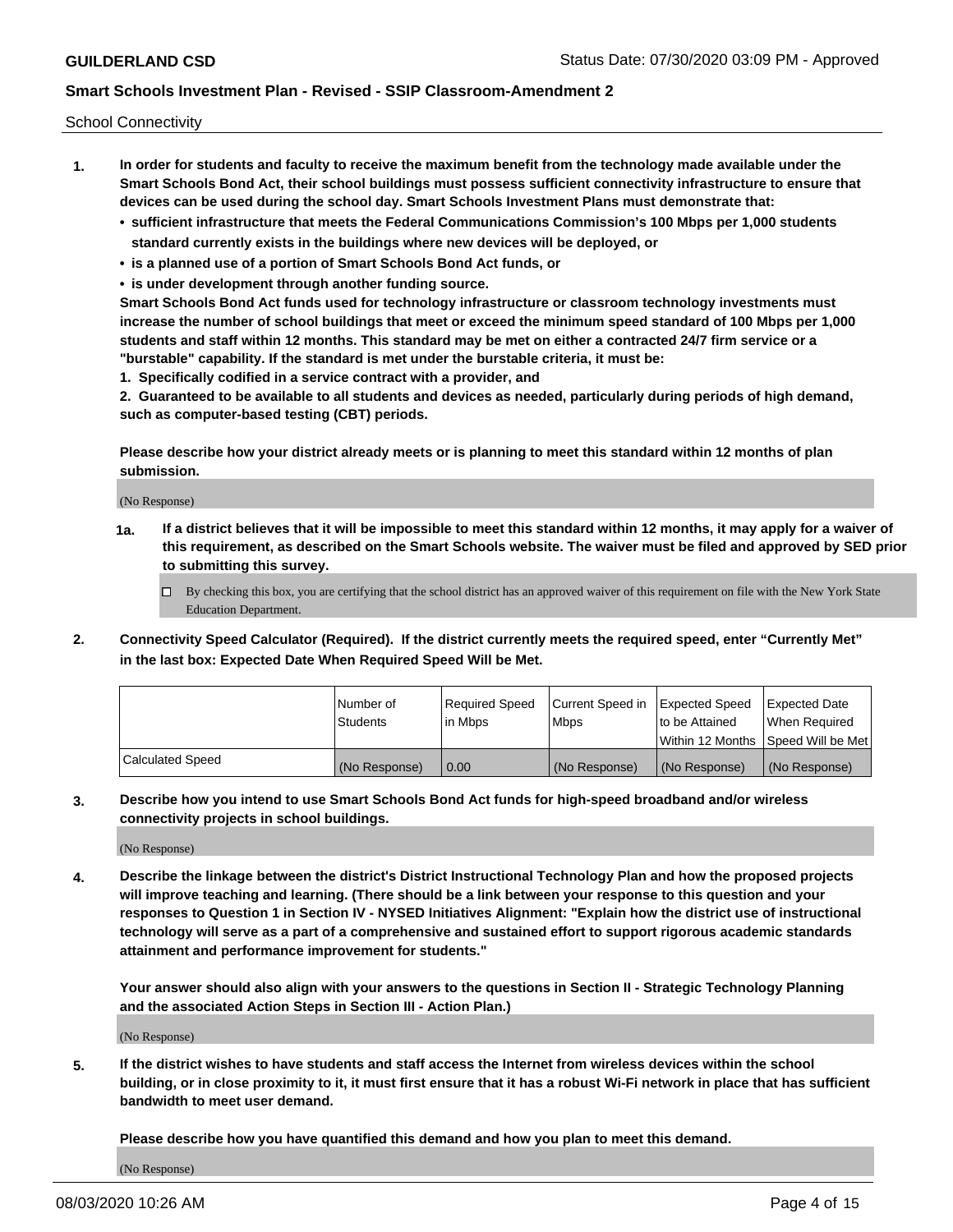School Connectivity

**6. Smart Schools plans with any expenditures in the School Connectivity category require a project number from the Office of Facilities Planning. Districts must submit an SSBA LOI and receive project numbers prior to submitting the SSIP. As indicated on the LOI, some projects may be eligible for a streamlined review and will not require a building permit.**

**Please indicate on a separate row each project number given to you by the Office of Facilities Planning.**

| Project Number |  |
|----------------|--|
| (No Response)  |  |

**7. Certain high-tech security and connectivity infrastructure projects may be eligible for an expedited review process as determined by the Office of Facilities Planning.**

### **Was your project deemed eligible for streamlined review?**

(No Response)

### **8. Include the name and license number of the architect or engineer of record.**

| Name          | License Number |
|---------------|----------------|
| (No Response) | (No Response)  |

### **9. Public Expenditures – Loanable (Counts toward the nonpublic loan calculation)**

| Select the allowable expenditure type.<br>Repeat to add another item under each type. | <b>PUBLIC</b> Items to be<br>l Purchased | Quantity           | Cost Per Item    | <b>Total Cost</b> |
|---------------------------------------------------------------------------------------|------------------------------------------|--------------------|------------------|-------------------|
| (No Response)                                                                         | (No Response)                            | l (No<br>Response) | (No<br>Response) | $\overline{0.00}$ |
|                                                                                       |                                          | 0                  | 0.00             |                   |

# **10. Public Expenditures – Non-Loanable (Does not count toward nonpublic loan calculation)**

| Select the allowable expenditure<br>type.<br>Repeat to add another item under<br>each type. | <b>PUBLIC</b> Items to be purchased | Quantity      | Cost per Item | <b>Total Cost</b> |
|---------------------------------------------------------------------------------------------|-------------------------------------|---------------|---------------|-------------------|
| (No Response)                                                                               | (No Response)                       | (No Response) | (No Response) | 0.00              |
|                                                                                             |                                     |               | 0.00          |                   |

#### **11. Final 2014-15 BEDS Enrollment to calculate Nonpublic Sharing Requirement (no changes allowed.)**

|            | Public Enrollment | l Nonpublic Enrollment | <b>Total Enrollment</b> | Nonpublic Percentage |
|------------|-------------------|------------------------|-------------------------|----------------------|
| Enrollment | 4,909             | 122<br>▗▃▁             | 5.031.00                | 2.42                 |

### **12. Total Public Budget - Loanable (Counts toward the nonpublic loan calculation)**

|                                                      | Public Allocations | <b>Estimated Nonpublic Loan</b><br>Amount | Estimated Total Sub-Allocations |
|------------------------------------------------------|--------------------|-------------------------------------------|---------------------------------|
| Network/Access Costs                                 | (No Response)      | 0.00                                      | 0.00                            |
| School Internal Connections and<br><b>Components</b> | (No Response)      | 0.00                                      | 0.00                            |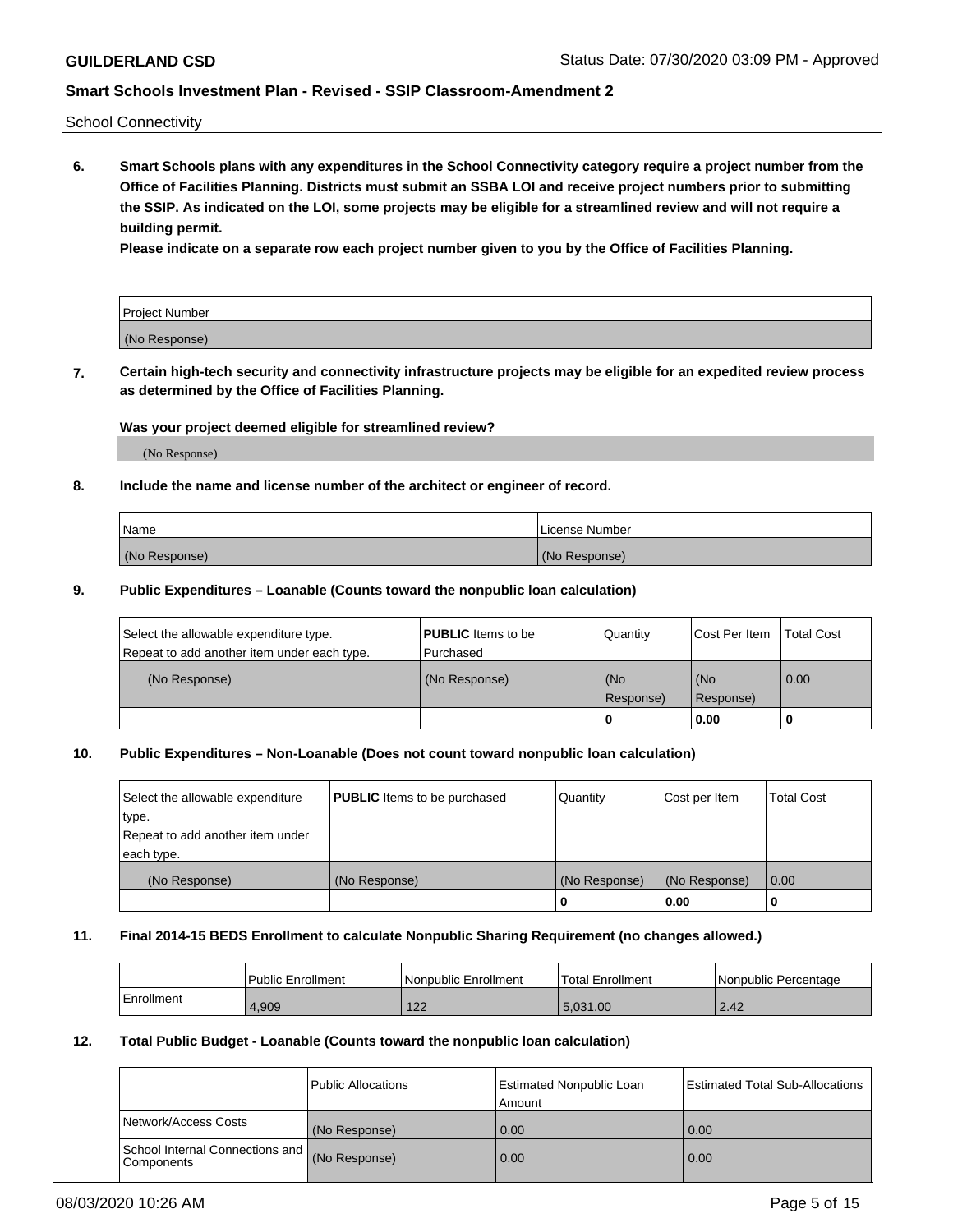School Connectivity

|              | Public Allocations | <b>Estimated Nonpublic Loan</b><br>Amount | <b>Estimated Total Sub-Allocations</b> |
|--------------|--------------------|-------------------------------------------|----------------------------------------|
| <b>Other</b> | (No Response)      | 0.00                                      | 0.00                                   |
| Totals:      | 0.00               |                                           | 0                                      |

# **13. Total Public Budget – Non-Loanable (Does not count toward the nonpublic loan calculation)**

| Sub-<br>Allocation |
|--------------------|
| (No Response)      |
| (No Response)      |
| (No Response)      |
| (No Response)      |
| (No Response)      |
| (No Response)      |
| (No Response)      |
| 0.00               |
|                    |

# **14. School Connectivity Totals**

|                          | Total Sub-Allocations |
|--------------------------|-----------------------|
| Total Loanable Items     | 0.00                  |
| Total Non-Ioanable Items | 0.00                  |
| Totals:                  | 0                     |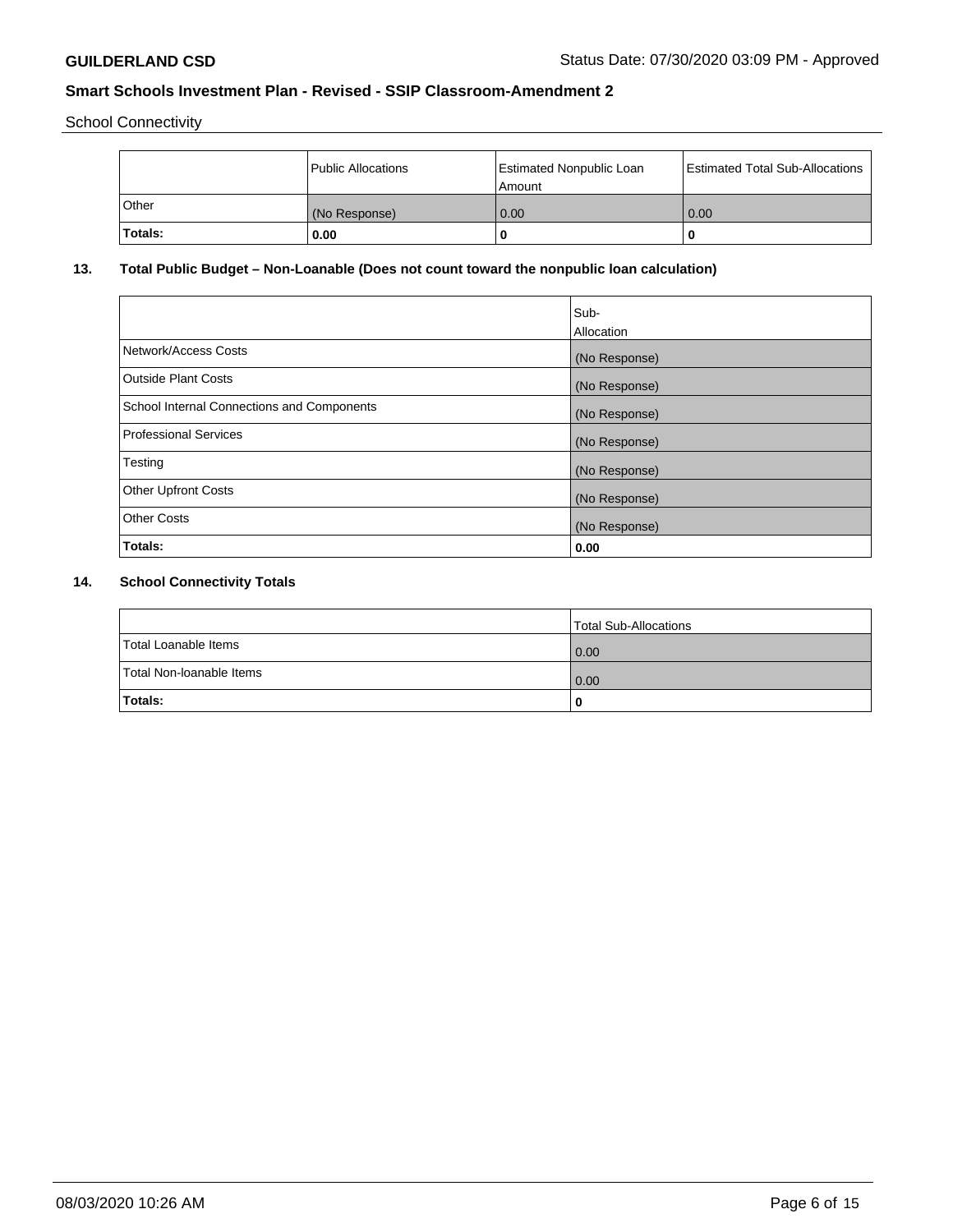Community Connectivity (Broadband and Wireless)

**1. Describe how you intend to use Smart Schools Bond Act funds for high-speed broadband and/or wireless connectivity projects in the community.**

(No Response)

**2. Please describe how the proposed project(s) will promote student achievement and increase student and/or staff access to the Internet in a manner that enhances student learning and/or instruction outside of the school day and/or school building.**

(No Response)

**3. Community connectivity projects must comply with all the necessary local building codes and regulations (building and related permits are not required prior to plan submission).**

 $\Box$  I certify that we will comply with all the necessary local building codes and regulations.

**4. Please describe the physical location of the proposed investment.**

(No Response)

**5. Please provide the initial list of partners participating in the Community Connectivity Broadband Project, along with their Federal Tax Identification (Employer Identification) number.**

| <b>Project Partners</b> | l Federal ID # |
|-------------------------|----------------|
| (No Response)           | (No Response)  |

**6. Please detail the type, quantity, per unit cost and total cost of the eligible items under each sub-category.**

| Select the allowable expenditure | Item to be purchased | Quantity      | Cost per Item | <b>Total Cost</b> |
|----------------------------------|----------------------|---------------|---------------|-------------------|
| type.                            |                      |               |               |                   |
| Repeat to add another item under |                      |               |               |                   |
| each type.                       |                      |               |               |                   |
| (No Response)                    | (No Response)        | (No Response) | (No Response) | 0.00              |
|                                  |                      | o             | 0.00          |                   |

**7. If you are submitting an allocation for Community Connectivity, complete this table.**

**Note that the calculated Total at the bottom of the table must equal the Total allocation for this category that you entered in the SSIP Overview overall budget.**

|                                    | Sub-Allocation |
|------------------------------------|----------------|
| Network/Access Costs               | (No Response)  |
| Outside Plant Costs                | (No Response)  |
| <b>Tower Costs</b>                 | (No Response)  |
| <b>Customer Premises Equipment</b> | (No Response)  |
| <b>Professional Services</b>       | (No Response)  |
| Testing                            | (No Response)  |
| <b>Other Upfront Costs</b>         | (No Response)  |
| <b>Other Costs</b>                 | (No Response)  |
| Totals:                            | 0.00           |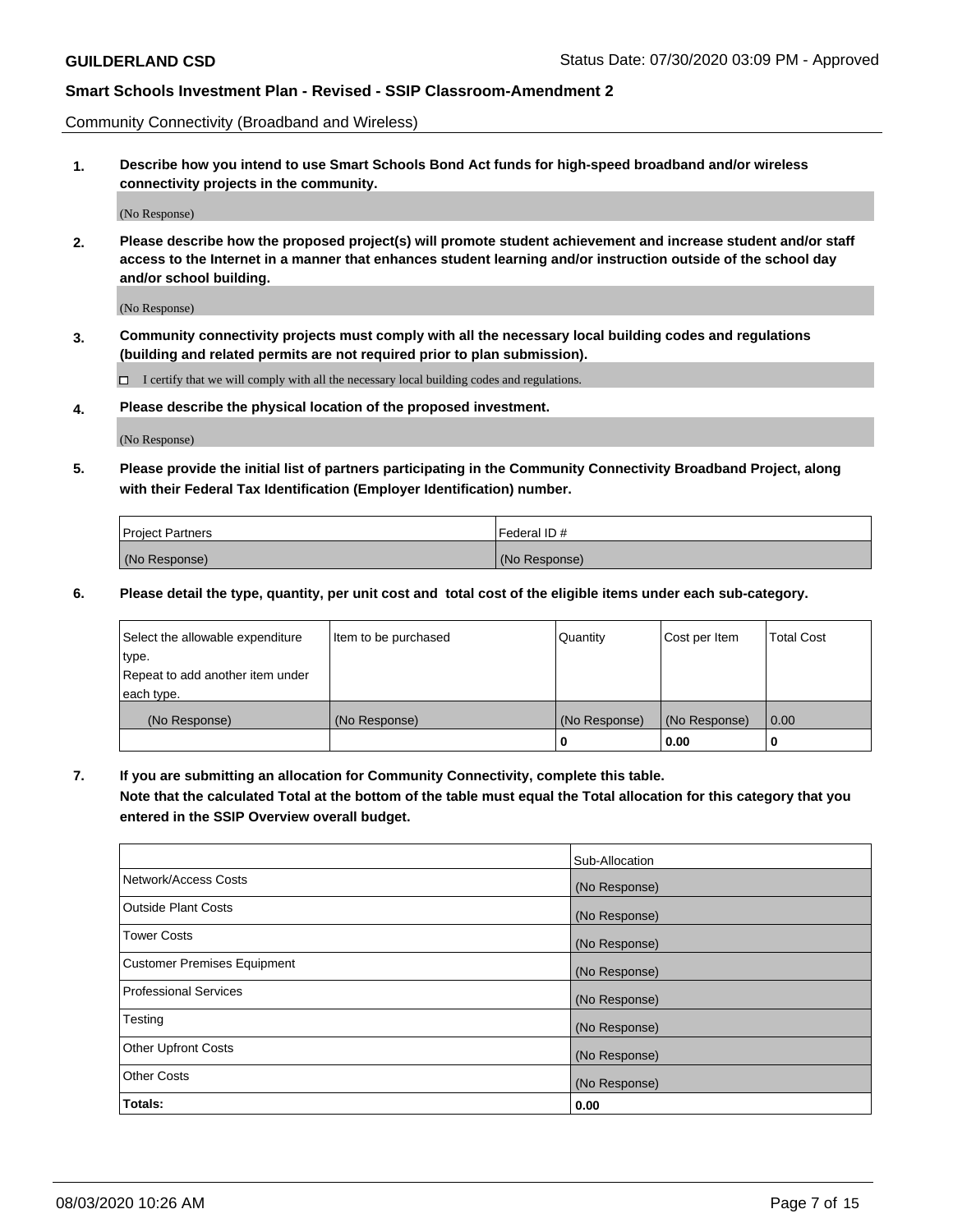### Classroom Learning Technology

**1. In order for students and faculty to receive the maximum benefit from the technology made available under the Smart Schools Bond Act, their school buildings must possess sufficient connectivity infrastructure to ensure that devices can be used during the school day. Smart Schools Investment Plans must demonstrate that sufficient infrastructure that meets the Federal Communications Commission's 100 Mbps per 1,000 students standard currently exists in the buildings where new devices will be deployed, or is a planned use of a portion of Smart Schools Bond Act funds, or is under development through another funding source. Smart Schools Bond Act funds used for technology infrastructure or classroom technology investments must increase the number of school buildings that meet or exceed the minimum speed standard of 100 Mbps per 1,000 students and staff within 12 months. This standard may be met on either a contracted 24/7 firm service or a "burstable" capability. If the standard is met under the burstable criteria, it must be:**

**1. Specifically codified in a service contract with a provider, and**

**2. Guaranteed to be available to all students and devices as needed, particularly during periods of high demand, such as computer-based testing (CBT) periods.**

**Please describe how your district already meets or is planning to meet this standard within 12 months of plan submission.**

(No Response)

- **1a. If a district believes that it will be impossible to meet this standard within 12 months, it may apply for a waiver of this requirement, as described on the Smart Schools website. The waiver must be filed and approved by SED prior to submitting this survey.**
	- By checking this box, you are certifying that the school district has an approved waiver of this requirement on file with the New York State Education Department.
- **2. Connectivity Speed Calculator (Required). If the district currently meets the required speed, enter "Currently Met" in the last box: Expected Date When Required Speed Will be Met.**

|                  | l Number of     | Required Speed | Current Speed in | <b>Expected Speed</b> | <b>Expected Date</b>                |
|------------------|-----------------|----------------|------------------|-----------------------|-------------------------------------|
|                  | <b>Students</b> | l in Mbps      | l Mbps           | to be Attained        | When Required                       |
|                  |                 |                |                  |                       | Within 12 Months  Speed Will be Met |
| Calculated Speed | (No Response)   | 0.00           | (No Response)    | l (No Response)       | (No Response)                       |

**3. If the district wishes to have students and staff access the Internet from wireless devices within the school building, or in close proximity to it, it must first ensure that it has a robust Wi-Fi network in place that has sufficient bandwidth to meet user demand.**

**Please describe how you have quantified this demand and how you plan to meet this demand.**

(No Response)

**4. All New York State public school districts are required to complete and submit an Instructional Technology Plan survey to the New York State Education Department in compliance with Section 753 of the Education Law and per Part 100.12 of the Commissioner's Regulations.**

**Districts that include educational technology purchases as part of their Smart Schools Investment Plan must have a submitted and approved Instructional Technology Plan survey on file with the New York State Education Department.**

- By checking this box, you are certifying that the school district has an approved Instructional Technology Plan survey on file with the New York State Education Department.
- **5. Describe the devices you intend to purchase and their compatibility with existing or planned platforms or systems. Specifically address the adequacy of each facility's electrical, HVAC and other infrastructure necessary to install and support the operation of the planned technology.**

Since the approval of SSIP Classroom, additional critical needs related to the COVID-19 pandemic have emerged. The demand for access to devices (in school and remote) requires the expansion of our one-to-one program to all grade levels. Most notably, we must purchase age-appropriate devices for our primary learners. These devices will be assigned to students for use in classes so that the sharing of devices can be minimized. The need to mitigate the spread of any viruses via shared devices is crucial. In the event the schools are closed, these devices can quickly be sent home for remote learning and continuity of instruction.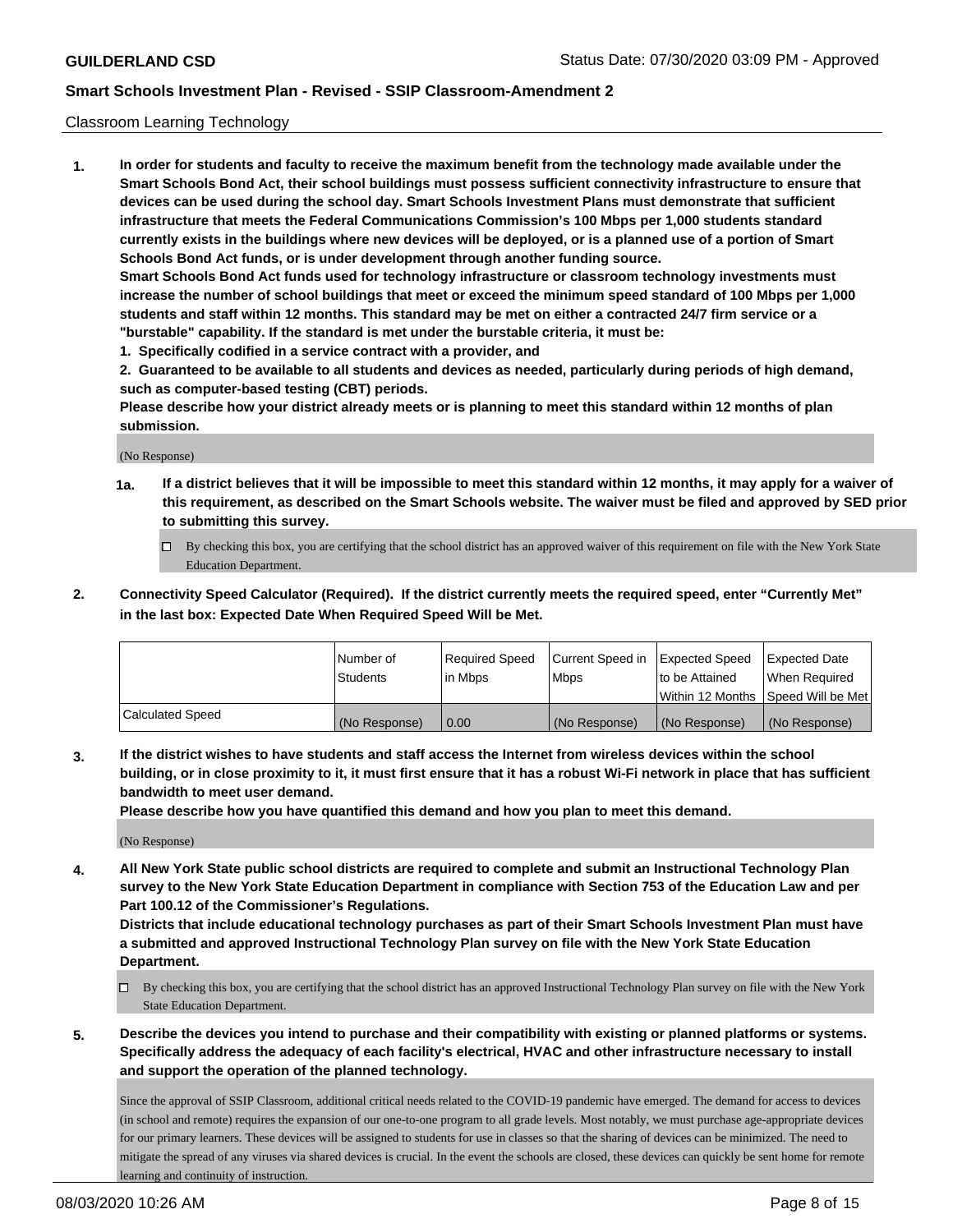### Classroom Learning Technology

- **6. Describe how the proposed technology purchases will:**
	- **> enhance differentiated instruction;**
	- **> expand student learning inside and outside the classroom;**
	- **> benefit students with disabilities and English language learners; and**
	- **> contribute to the reduction of other learning gaps that have been identified within the district.**

**The expectation is that districts will place a priority on addressing the needs of students who struggle to succeed in a rigorous curriculum. Responses in this section should specifically address this concern and align with the district's Instructional Technology Plan (in particular Question 2 of E. Curriculum and Instruction: "Does the district's instructional technology plan address the needs of students with disabilities to ensure equitable access to instruction, materials and assessments?" and Question 3 of the same section: "Does the district's instructional technology plan address the provision of assistive technology specifically for students with disabilities to ensure access to and participation in the general curriculum?")**

**In addition, describe how the district ensures equitable access to instruction, materials and assessments and participation in the general curriculum for both SWD and English Language Learners/Multilingual Learners (ELL/MLL) students.**

(No Response)

**7. Where appropriate, describe how the proposed technology purchases will enhance ongoing communication with parents and other stakeholders and help the district facilitate technology-based regional partnerships, including distance learning and other efforts.**

(No Response)

**8. Describe the district's plan to provide professional development to ensure that administrators, teachers and staff can employ the technology purchased to enhance instruction successfully.**

**Note: This response should be aligned and expanded upon in accordance with your district's response to Question 1 of F. Professional Development of your Instructional Technology Plan: "Please provide a summary of professional development offered to teachers and staff, for the time period covered by this plan, to support technology to enhance teaching and learning. Please include topics, audience and method of delivery within your summary."**

(No Response)

- **9. Districts must contact one of the SUNY/CUNY teacher preparation programs listed on the document on the left side of the page that supplies the largest number of the district's new teachers to request advice on innovative uses and best practices at the intersection of pedagogy and educational technology.**
	- $\boxtimes$  By checking this box, you certify that you have contacted the SUNY/CUNY teacher preparation program that supplies the largest number of your new teachers to request advice on these issues.
	- **9a. Please enter the name of the SUNY or CUNY Institution that you contacted.**

SUNY Albany

**9b. Enter the primary Institution phone number.**

(518)4424007

**9c. Enter the name of the contact person with whom you consulted and/or will be collaborating with on innovative uses of technology and best practices.**

Dr. Jianwei Zhang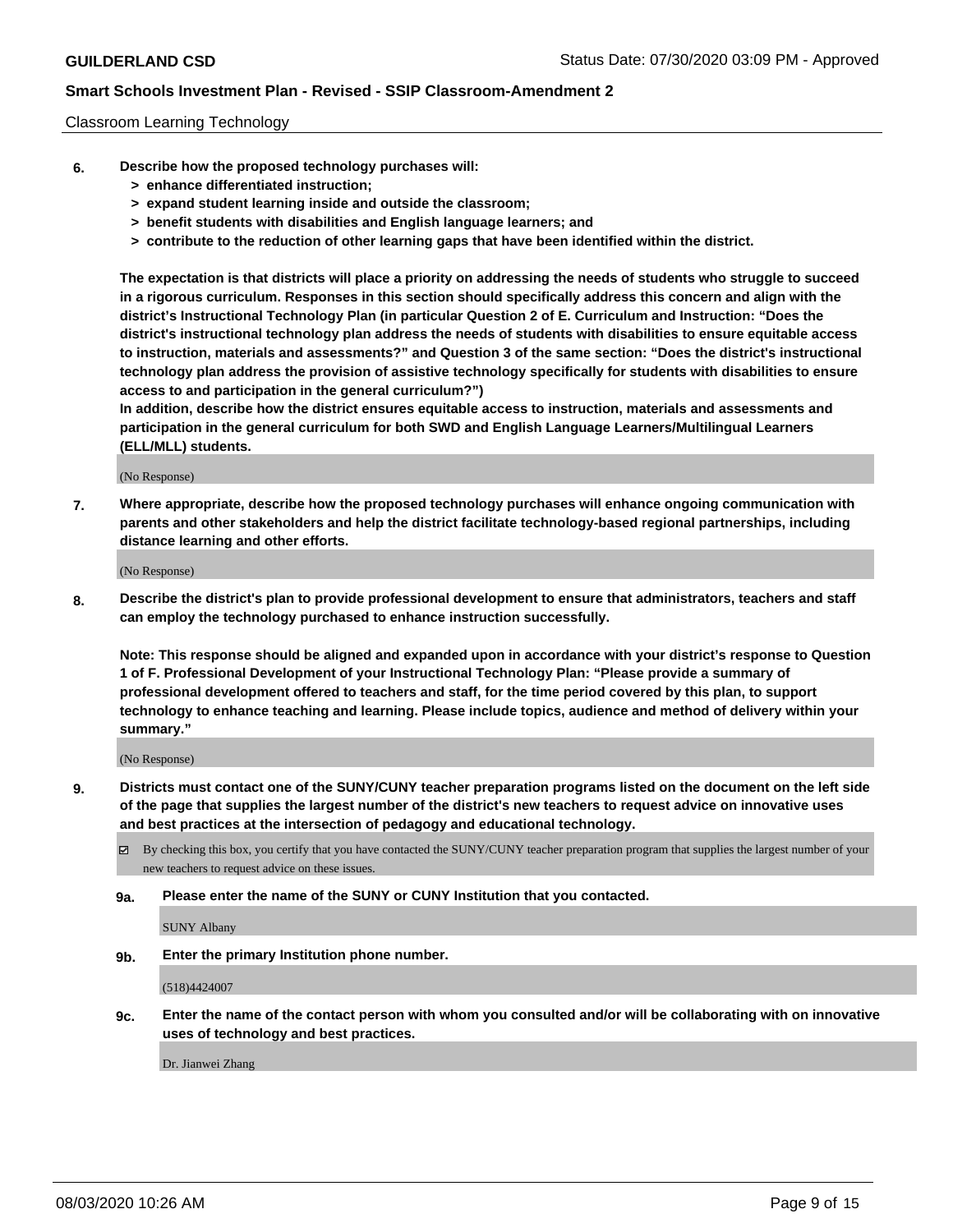## Classroom Learning Technology

**10. To ensure the sustainability of technology purchases made with Smart Schools funds, districts must demonstrate a long-term plan to maintain and replace technology purchases supported by Smart Schools Bond Act funds. This sustainability plan shall demonstrate a district's capacity to support recurring costs of use that are ineligible for Smart Schools Bond Act funding such as device maintenance, technical support, Internet and wireless fees, maintenance of hotspots, staff professional development, building maintenance and the replacement of incidental items. Further, such a sustainability plan shall include a long-term plan for the replacement of purchased devices and equipment at the end of their useful life with other funding sources.**

 $\Box$  By checking this box, you certify that the district has a sustainability plan as described above.

**11. Districts must ensure that devices purchased with Smart Schools Bond funds will be distributed, prepared for use, maintained and supported appropriately. Districts must maintain detailed device inventories in accordance with generally accepted accounting principles.**

By checking this box, you certify that the district has a distribution and inventory management plan and system in place.

**12. Please detail the type, quantity, per unit cost and total cost of the eligible items under each sub-category.**

| Select the allowable expenditure | Item to be Purchased              | Quantity | Cost per Item | <b>Total Cost</b> |
|----------------------------------|-----------------------------------|----------|---------------|-------------------|
| type.                            |                                   |          |               |                   |
| Repeat to add another item under |                                   |          |               |                   |
| each type.                       |                                   |          |               |                   |
| <b>Laptop Computers</b>          | Lenovo 10e Chromebook 10.1        | 650      | 228.00        | 148,200.00        |
| <b>Other Costs</b>               | Google Chrome Management Console  | 650      | 23.97         | 15,580.50         |
|                                  | License - Education               |          |               |                   |
|                                  |                                   |          |               |                   |
| <b>Other Costs</b>               | Chromebook Deployment- OS Update, | 650      | 10.00         | 6,500.00          |
|                                  | Enroll, OU move, Asset Tag        |          |               |                   |
| <b>Other Costs</b>               | Lenovo Depot - extended service   | 650      | 5.50          | 3,575.00          |
|                                  | agreement - 1 year - School Year  |          |               |                   |
|                                  | Term                              |          |               |                   |
| <b>Other Costs</b>               | Anywhere Cart AC-30 - cart        | 30       | 675.00        | 20,250.00         |
|                                  |                                   |          |               |                   |
| <b>Other Costs</b>               | Lenovo Protective Case for 10e    | 650      | 26.00         | 16,900.00         |
|                                  | <b>Chromebook Tablet</b>          |          |               |                   |
|                                  |                                   | 3,280    | 968.47        | 211,006           |

## **13. Final 2014-15 BEDS Enrollment to calculate Nonpublic Sharing Requirement (no changes allowed.)**

|            | l Public Enrollment | Nonpublic Enrollment | Total Enrollment | Nonpublic<br>Percentage |
|------------|---------------------|----------------------|------------------|-------------------------|
| Enrollment | 4,909               | 122                  | 5.031.00         | 2.42                    |

#### **14. If you are submitting an allocation for Classroom Learning Technology complete this table.**

|                          | Public School Sub-Allocation | <b>Estimated Nonpublic Loan</b><br>Amount<br>(Based on Percentage Above) | <b>Estimated Total Public and</b><br>Nonpublic Sub-Allocation |
|--------------------------|------------------------------|--------------------------------------------------------------------------|---------------------------------------------------------------|
| Interactive Whiteboards  | 0.00                         | 0.00                                                                     | 0.00                                                          |
| <b>Computer Servers</b>  | 0.00                         | 0.00                                                                     | 0.00                                                          |
| <b>Desktop Computers</b> | 0.00                         | 0.00                                                                     | 0.00                                                          |
| <b>Laptop Computers</b>  | 148,200.00                   | 0.00                                                                     | 148,200.00                                                    |
| <b>Tablet Computers</b>  |                              |                                                                          |                                                               |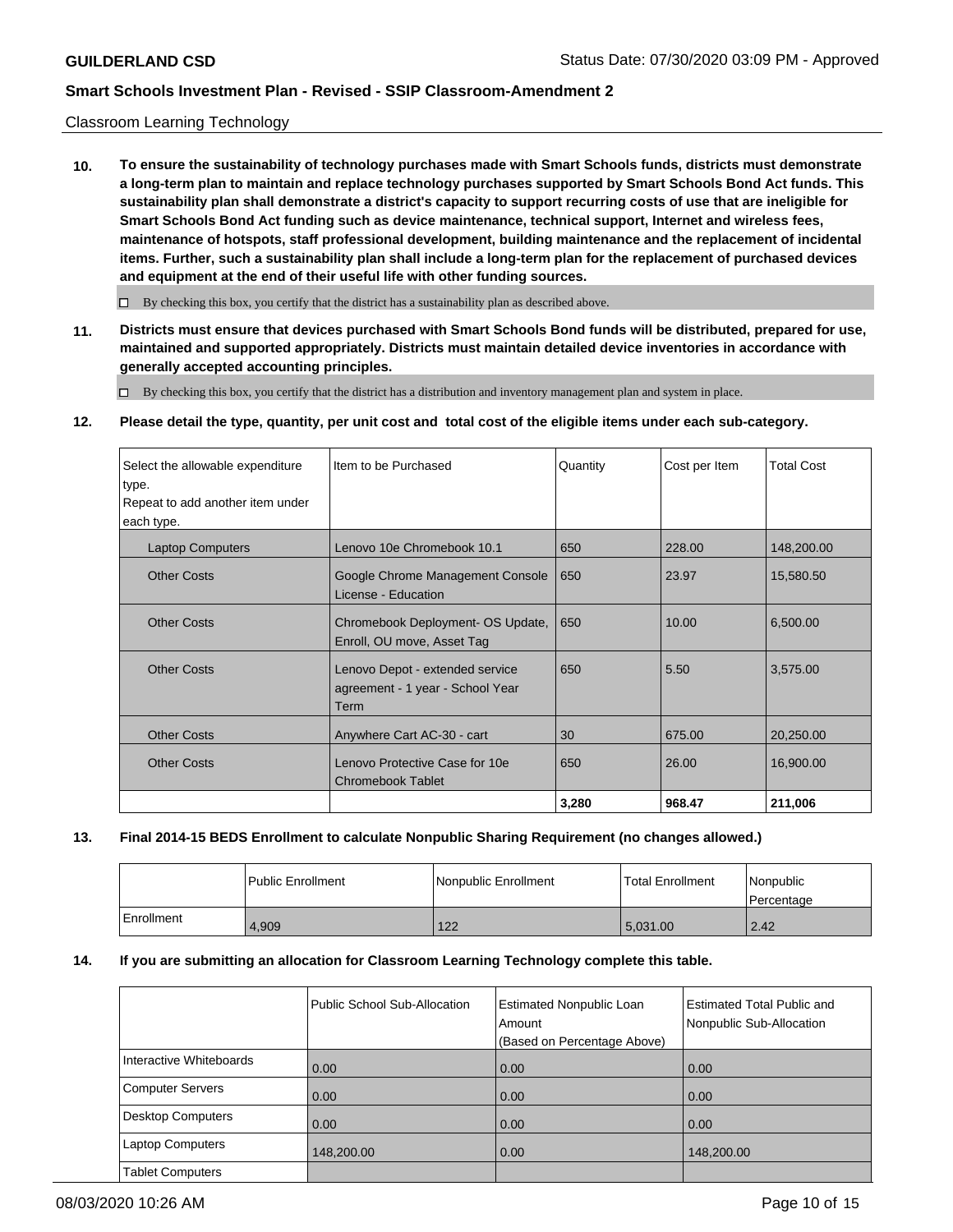Classroom Learning Technology

|                    | Public School Sub-Allocation | <b>Estimated Nonpublic Loan</b><br>l Amount<br>(Based on Percentage Above) | <b>Estimated Total Public and</b><br>Nonpublic Sub-Allocation |
|--------------------|------------------------------|----------------------------------------------------------------------------|---------------------------------------------------------------|
|                    | (No Response)                | 0.00                                                                       | 0.00                                                          |
| <b>Other Costs</b> | 62,805.50                    | 0.00                                                                       | 62,805.50                                                     |
| Totals:            | 211,005.50                   | 0                                                                          | 211,006                                                       |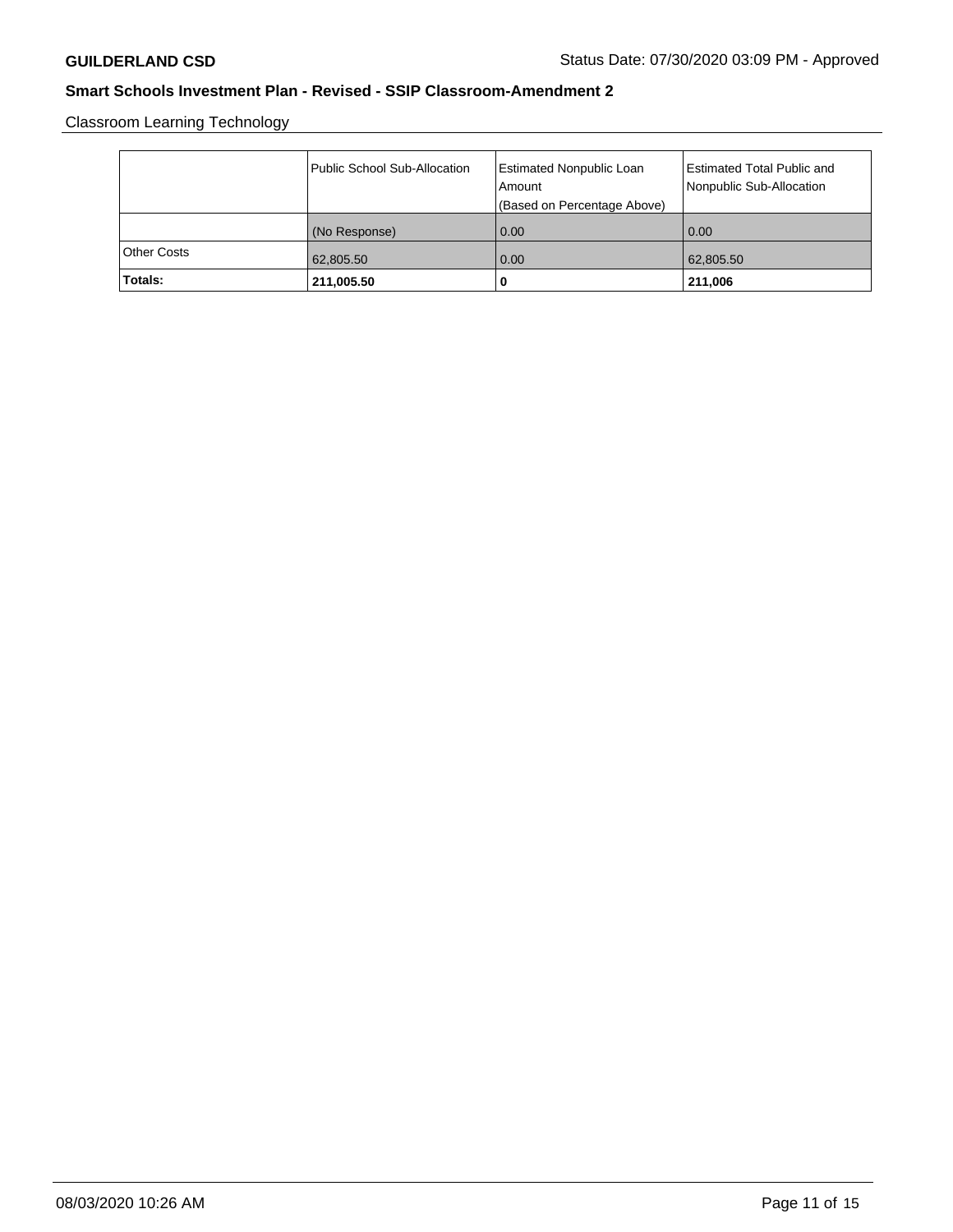#### Pre-Kindergarten Classrooms

**1. Provide information regarding how and where the district is currently serving pre-kindergarten students and justify the need for additional space with enrollment projections over 3 years.**

(No Response)

- **2. Describe the district's plan to construct, enhance or modernize education facilities to accommodate prekindergarten programs. Such plans must include:**
	- **Specific descriptions of what the district intends to do to each space;**
	- **An affirmation that new pre-kindergarten classrooms will contain a minimum of 900 square feet per classroom;**
	- **The number of classrooms involved;**
	- **The approximate construction costs per classroom; and**
	- **Confirmation that the space is district-owned or has a long-term lease that exceeds the probable useful life of the improvements.**

(No Response)

**3. Smart Schools Bond Act funds may only be used for capital construction costs. Describe the type and amount of additional funds that will be required to support ineligible ongoing costs (e.g. instruction, supplies) associated with any additional pre-kindergarten classrooms that the district plans to add.**

(No Response)

**4. All plans and specifications for the erection, repair, enlargement or remodeling of school buildings in any public school district in the State must be reviewed and approved by the Commissioner. Districts that plan capital projects using their Smart Schools Bond Act funds will undergo a Preliminary Review Process by the Office of Facilities Planning.**

**Please indicate on a separate row each project number given to you by the Office of Facilities Planning.**

| Project Number |  |
|----------------|--|
| (No Response)  |  |
|                |  |

**5. Please detail the type, quantity, per unit cost and total cost of the eligible items under each sub-category.**

| Select the allowable expenditure | Item to be purchased | Quantity      | Cost per Item | <b>Total Cost</b> |
|----------------------------------|----------------------|---------------|---------------|-------------------|
| type.                            |                      |               |               |                   |
| Repeat to add another item under |                      |               |               |                   |
| each type.                       |                      |               |               |                   |
| (No Response)                    | (No Response)        | (No Response) | (No Response) | 0.00              |
|                                  |                      | U             | 0.00          |                   |

**6. If you have made an allocation for Pre-Kindergarten Classrooms, complete this table. Note that the calculated Total at the bottom of the table must equal the Total allocation for this category that you entered in the SSIP Overview overall budget.**

| Totals:                                  | 0.00           |
|------------------------------------------|----------------|
| <b>Other Costs</b>                       | (No Response)  |
| Enhance/Modernize Educational Facilities | (No Response)  |
| Construct Pre-K Classrooms               | (No Response)  |
|                                          | Sub-Allocation |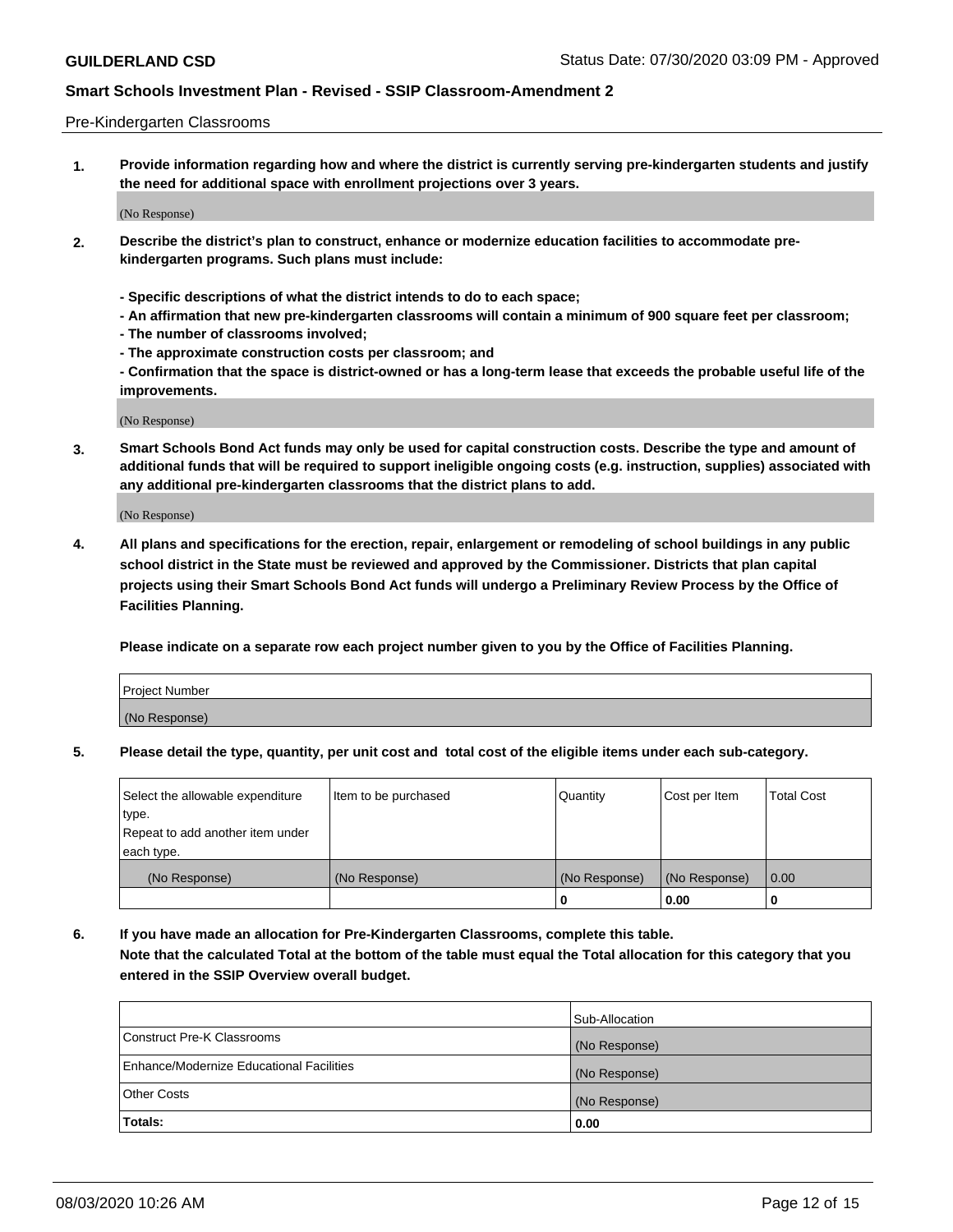Replace Transportable Classrooms

**1. Describe the district's plan to construct, enhance or modernize education facilities to provide high-quality instructional space by replacing transportable classrooms.**

(No Response)

**2. All plans and specifications for the erection, repair, enlargement or remodeling of school buildings in any public school district in the State must be reviewed and approved by the Commissioner. Districts that plan capital projects using their Smart Schools Bond Act funds will undergo a Preliminary Review Process by the Office of Facilities Planning.**

**Please indicate on a separate row each project number given to you by the Office of Facilities Planning.**

| Project Number |  |
|----------------|--|
|                |  |
|                |  |
|                |  |
| (No Response)  |  |
|                |  |
|                |  |

**3. For large projects that seek to blend Smart Schools Bond Act dollars with other funds, please note that Smart Schools Bond Act funds can be allocated on a pro rata basis depending on the number of new classrooms built that directly replace transportable classroom units.**

**If a district seeks to blend Smart Schools Bond Act dollars with other funds describe below what other funds are being used and what portion of the money will be Smart Schools Bond Act funds.**

(No Response)

**4. Please detail the type, quantity, per unit cost and total cost of the eligible items under each sub-category.**

| Select the allowable expenditure | Item to be purchased | Quantity      | Cost per Item | Total Cost |
|----------------------------------|----------------------|---------------|---------------|------------|
| ∣type.                           |                      |               |               |            |
| Repeat to add another item under |                      |               |               |            |
| each type.                       |                      |               |               |            |
| (No Response)                    | (No Response)        | (No Response) | (No Response) | 0.00       |
|                                  |                      | u             | 0.00          |            |

**5. If you have made an allocation for Replace Transportable Classrooms, complete this table. Note that the calculated Total at the bottom of the table must equal the Total allocation for this category that you entered in the SSIP Overview overall budget.**

|                                                | Sub-Allocation |
|------------------------------------------------|----------------|
| Construct New Instructional Space              | (No Response)  |
| Enhance/Modernize Existing Instructional Space | (No Response)  |
| Other Costs                                    | (No Response)  |
| Totals:                                        | 0.00           |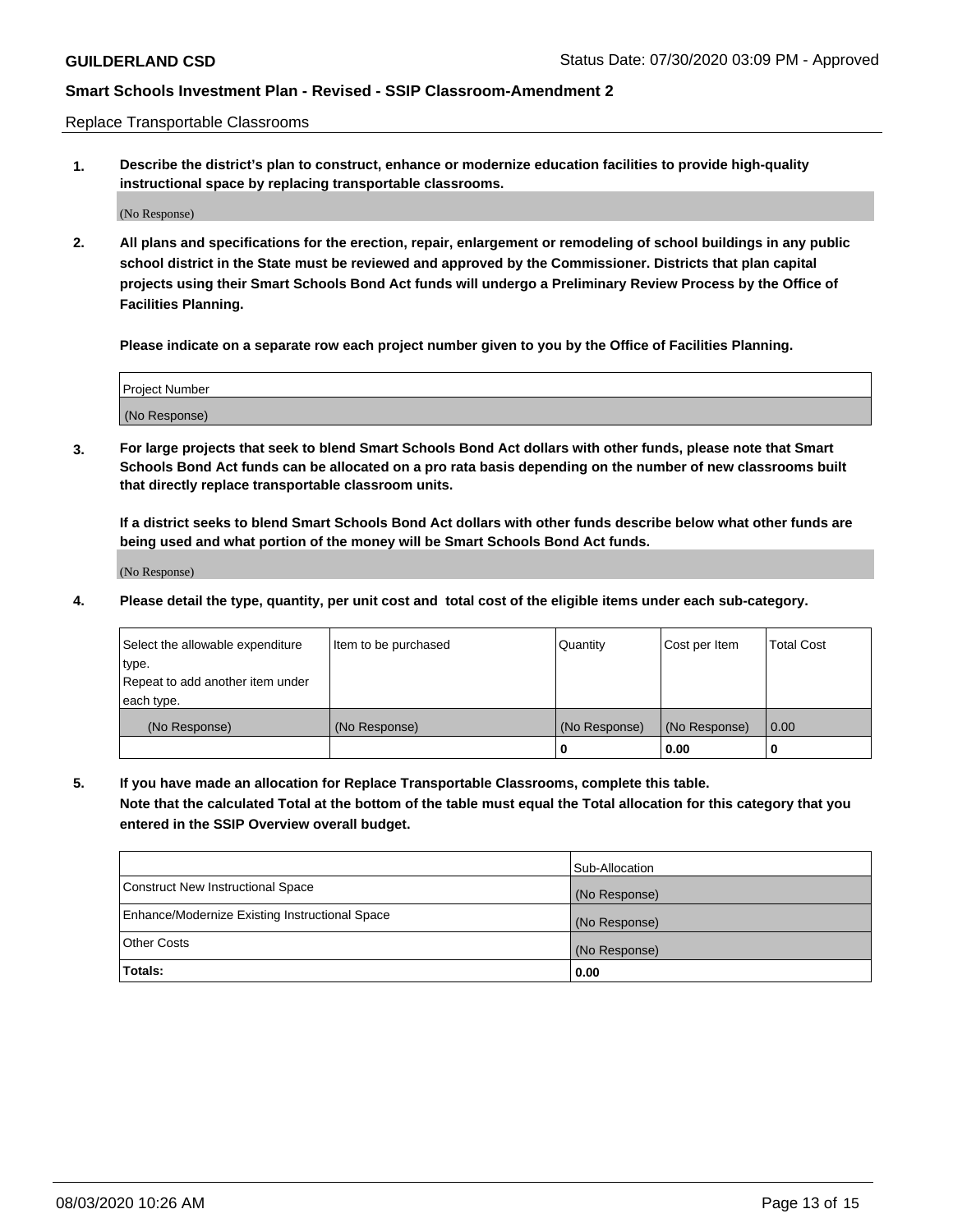High-Tech Security Features

**1. Describe how you intend to use Smart Schools Bond Act funds to install high-tech security features in school buildings and on school campuses.**

(No Response)

**2. All plans and specifications for the erection, repair, enlargement or remodeling of school buildings in any public school district in the State must be reviewed and approved by the Commissioner. Smart Schools plans with any expenditures in the High-Tech Security category require a project number from the Office of Facilities Planning. Districts must submit an SSBA LOI and receive project numbers prior to submitting the SSIP. As indicated on the LOI, some projects may be eligible for a streamlined review and will not require a building permit. Please indicate on a separate row each project number given to you by the Office of Facilities Planning.**

| <b>Project Number</b> |  |
|-----------------------|--|
|                       |  |
| (No Response)         |  |

- **3. Was your project deemed eligible for streamlined Review?**
	- Yes
	- $\hfill \square$  No
- **4. Include the name and license number of the architect or engineer of record.**

| <b>Name</b>   | License Number |
|---------------|----------------|
| (No Response) | (No Response)  |

**5. Please detail the type, quantity, per unit cost and total cost of the eligible items under each sub-category.**

| Select the allowable expenditure | Item to be purchased | Quantity      | Cost per Item | <b>Total Cost</b> |
|----------------------------------|----------------------|---------------|---------------|-------------------|
| type.                            |                      |               |               |                   |
| Repeat to add another item under |                      |               |               |                   |
| each type.                       |                      |               |               |                   |
| (No Response)                    | (No Response)        | (No Response) | (No Response) | 0.00              |
|                                  |                      | 0             | 0.00          |                   |

**6. If you have made an allocation for High-Tech Security Features, complete this table.**

**Enter each Sub-category Public Allocation based on the the expenditures listed in Table #5.**

|                                                      | Sub-Allocation |
|------------------------------------------------------|----------------|
| Capital-Intensive Security Project (Standard Review) | (No Response)  |
| <b>Electronic Security System</b>                    | (No Response)  |
| <b>Entry Control System</b>                          | (No Response)  |
| Approved Door Hardening Project                      | (No Response)  |
| <b>Other Costs</b>                                   | (No Response)  |
| Totals:                                              | 0.00           |